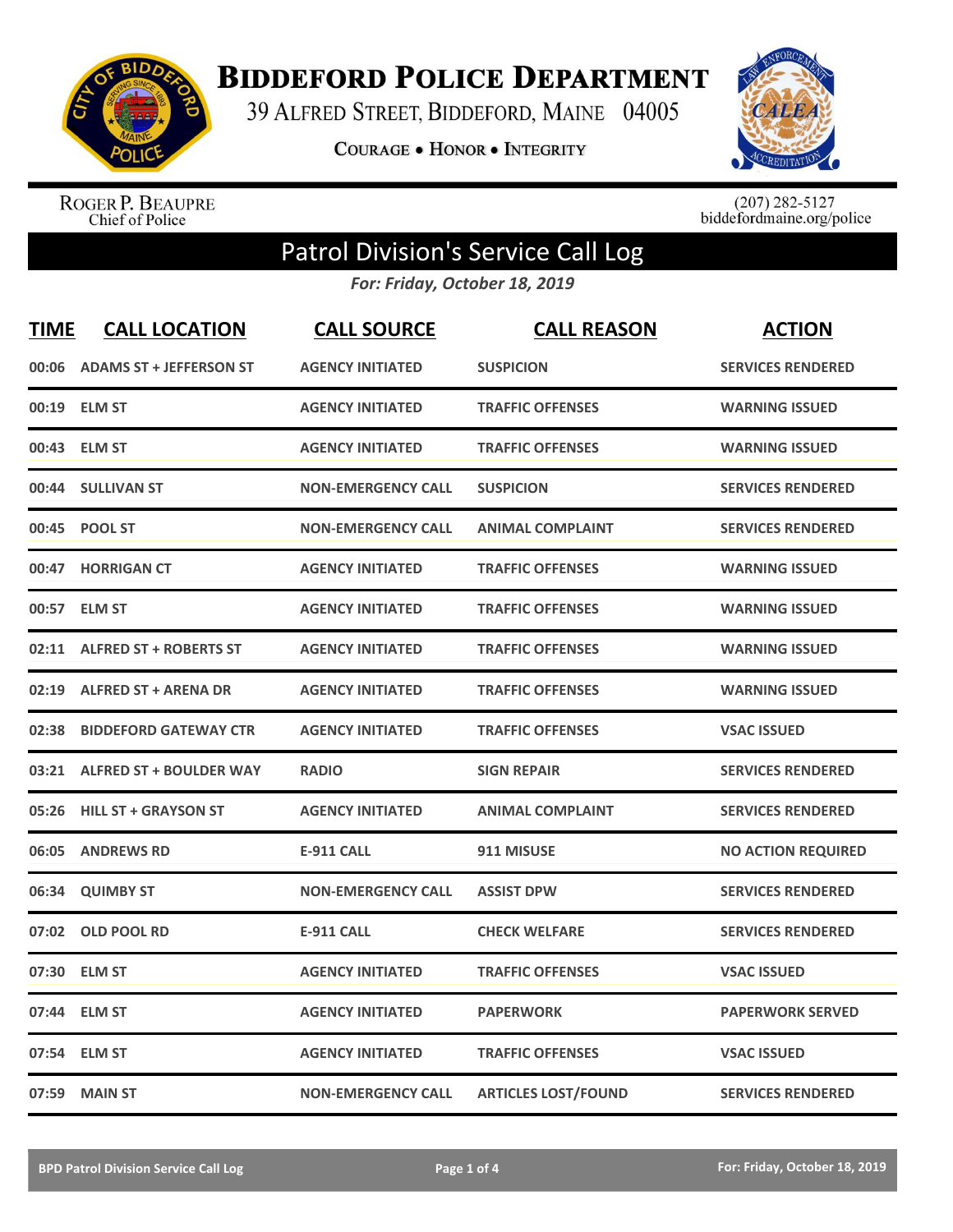| <b>TIME</b> | <b>CALL LOCATION</b>                                  | <b>CALL SOURCE</b>        | <b>CALL REASON</b>                        | <b>ACTION</b>                |
|-------------|-------------------------------------------------------|---------------------------|-------------------------------------------|------------------------------|
|             | 08:23 MAIN ST                                         | <b>E-911 CALL</b>         | 911 MISUSE                                | <b>SERVICES RENDERED</b>     |
|             | 08:32 JEFFERSON ST                                    | <b>NON-EMERGENCY CALL</b> | <b>SUSPICION</b>                          | <b>SERVICES RENDERED</b>     |
| 08:35       | <b>ORCHARD ST + ELM ST</b>                            | <b>NON-EMERGENCY CALL</b> | <b>TRAFFIC HAZARD</b>                     | <b>SERVICES RENDERED</b>     |
|             | 08:36 MAY ST                                          | <b>NON-EMERGENCY CALL</b> | <b>DRUG PICK UP</b>                       | <b>SERVICES RENDERED</b>     |
|             | 08:56 OAK PL                                          | <b>WALK-IN AT STATION</b> | <b>BURGLARY OF A MOTOR VEHICLE</b>        | <b>REPORT TAKEN</b>          |
|             | 09:21 SULLIVAN ST                                     | <b>E-911 CALL</b>         | ATTEMPTED/THREATENED SUICIDE REPORT TAKEN |                              |
|             | 09:45 ALFRED ST                                       | <b>AGENCY INITIATED</b>   | <b>DRUG BOX</b>                           | <b>SERVICES RENDERED</b>     |
|             | 10:01 PIKE ST                                         | <b>AGENCY INITIATED</b>   | <b>ANIMAL COMPLAINT</b>                   | <b>SERVICES RENDERED</b>     |
| 10:02       | <b>GRANITE ST + SHELTRA AVE</b>                       | <b>AGENCY INITIATED</b>   | <b>TRAFFIC OFFENSES</b>                   | <b>NO ACTION REQUIRED</b>    |
|             | 10:17 NEWTOWN RD                                      | <b>AGENCY INITIATED</b>   | <b>ANIMAL COMPLAINT</b>                   | <b>SERVICES RENDERED</b>     |
|             | 10:35 RAY ST                                          | <b>AGENCY INITIATED</b>   | <b>CODES ENFORCEMENT</b>                  | <b>SERVICES RENDERED</b>     |
|             | 10:54 SIMARD AVE                                      | <b>NON-EMERGENCY CALL</b> | <b>CHECK WELFARE</b>                      | <b>TRANSPORT TO HOSPITAL</b> |
|             | 11:00 HILL ST                                         | <b>AGENCY INITIATED</b>   | <b>PAPERWORK</b>                          | <b>PAPERWORK NOT SERVED</b>  |
| 11:19       | <b>MEDICAL CENTER DR</b>                              | <b>E-911 CALL</b>         | 911 MISUSE                                | <b>SERVICES RENDERED</b>     |
|             | 11:36 ALFRED ST + MEDICAL CENTER D NON-EMERGENCY CALL |                           | <b>CHECK WELFARE</b>                      | <b>SERVICES RENDERED</b>     |
|             | 11:44 WENTWORTH ST                                    | <b>NON-EMERGENCY CALL</b> | <b>HARASSMENT</b>                         | <b>SERVICES RENDERED</b>     |
|             | 12:03 BIRCH ST                                        | <b>WALK-IN AT STATION</b> | <b>ARTICLES LOST/FOUND</b>                | <b>SERVICES RENDERED</b>     |
|             | 12:21 HILL ST                                         | <b>AGENCY INITIATED</b>   | <b>ANIMAL COMPLAINT</b>                   | <b>SERVICES RENDERED</b>     |
|             | 12:24 ALFRED ST                                       | <b>WALK-IN AT STATION</b> | <b>COURT ORDERED CHECK IN</b>             | <b>SERVICES RENDERED</b>     |
|             | 12:27 ANDREWS RD                                      | <b>E-911 CALL</b>         | 911 MISUSE                                | <b>NEGATIVE CONTACT</b>      |
|             | 13:14 MARSHALL AVE                                    | <b>E-911 CALL</b>         | <b>CHECK WELFARE</b>                      | <b>NO TRANSPORT</b>          |
|             | 13:25 PRECOURT ST + MORIN ST                          | <b>AGENCY INITIATED</b>   | <b>ANIMAL COMPLAINT</b>                   | <b>NEGATIVE CONTACT</b>      |
|             | 13:32 QUIMBY ST                                       | <b>E-911 CALL</b>         | <b>SUSPICION</b>                          | <b>REPORT TAKEN</b>          |
|             | 14:03 ALFRED ST                                       | <b>WALK-IN AT STATION</b> | <b>COURT ORDERED CHECK IN</b>             | <b>SERVICES RENDERED</b>     |
|             | 14:19 ALFRED ST                                       | <b>WALK-IN AT STATION</b> | <b>PAPERWORK</b>                          | <b>SERVICES RENDERED</b>     |
|             | <b>14:26 MAIN ST</b>                                  | <b>NON-EMERGENCY CALL</b> | <b>THEFT</b>                              | <b>REPORT TAKEN</b>          |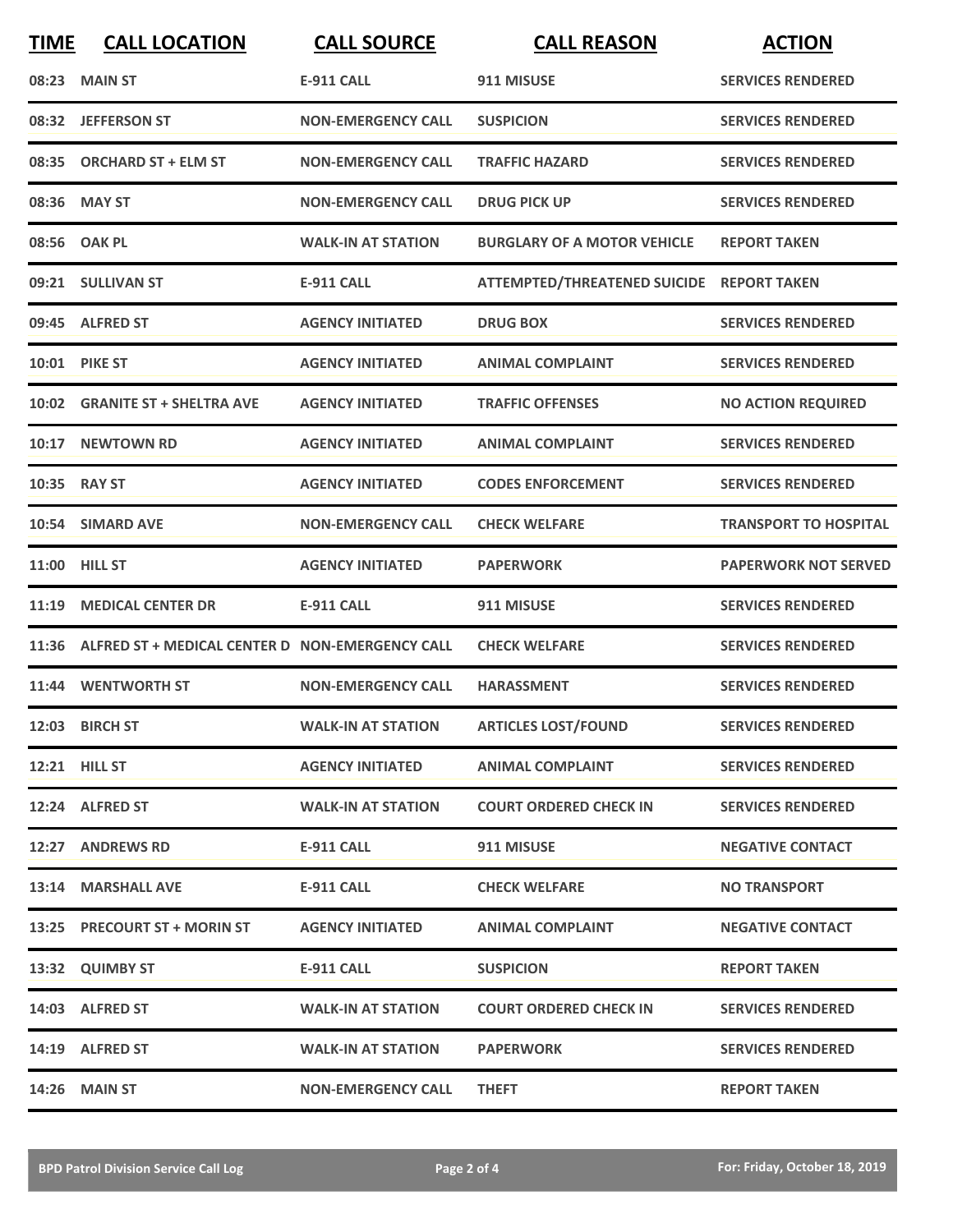| <b>TIME</b> | <b>CALL LOCATION</b>           | <b>CALL SOURCE</b>        | <b>CALL REASON</b>                  | <b>ACTION</b>                |
|-------------|--------------------------------|---------------------------|-------------------------------------|------------------------------|
|             | 14:43 VINE ST                  | <b>NON-EMERGENCY CALL</b> | <b>MENTAL ILLNESS CASES</b>         | <b>SERVICES RENDERED</b>     |
| 15:11       | <b>MORIN ST</b>                | <b>NON-EMERGENCY CALL</b> | <b>ANIMAL COMPLAINT</b>             | <b>GONE ON ARRIVAL</b>       |
|             | 15:20 GREEN ST + SOUTH ST      | <b>NON-EMERGENCY CALL</b> | <b>ANIMAL COMPLAINT</b>             | <b>SERVICES RENDERED</b>     |
|             | 15:27 MAIN ST                  | <b>WALK-IN AT STATION</b> | <b>HARASSMENT</b>                   | <b>SERVICES RENDERED</b>     |
|             | 15:28 ELM ST + CENTER ST       | <b>AGENCY INITIATED</b>   | <b>TRAFFIC OFFENSES</b>             | <b>WARNING ISSUED</b>        |
|             | 15:38 MAIN ST + ST MARYS ST    | <b>AGENCY INITIATED</b>   | <b>TRAFFIC OFFENSES</b>             | <b>WARNING ISSUED</b>        |
|             | 15:41 TIGER WAY                | <b>NON-EMERGENCY CALL</b> | <b>CRIM THREAT / TERRORIZING</b>    | <b>REPORT TAKEN</b>          |
|             | 15:53 WEST COLE RD             | <b>NON-EMERGENCY CALL</b> | <b>LOW HANGING TREE</b>             | <b>REFERRED OTHER AGENCY</b> |
|             | <b>15:57 BRADBURY ST</b>       | <b>AGENCY INITIATED</b>   | <b>TRAFFIC OFFENSES</b>             | <b>VSAC ISSUED</b>           |
|             | <b>16:09 BRADBURY ST</b>       | <b>AGENCY INITIATED</b>   | <b>PAPERWORK</b>                    | <b>PAPERWORK SERVED</b>      |
|             | 16:15 ELM ST                   | <b>E-911 CALL</b>         | 911 MISUSE                          | <b>SERVICES RENDERED</b>     |
|             | 16:32 ALFRED ST                | <b>AGENCY INITIATED</b>   | <b>TRAFFIC OFFENSES</b>             | <b>WARNING ISSUED</b>        |
|             | <b>16:33 MAIN ST</b>           | <b>AGENCY INITIATED</b>   | <b>PAPERWORK</b>                    | <b>NEGATIVE CONTACT</b>      |
| 16:39       | <b>ALFRED ST</b>               | <b>AGENCY INITIATED</b>   | <b>TRAFFIC OFFENSES</b>             | <b>VSAC ISSUED</b>           |
|             | 16:40 GRAHAM ST                | <b>WALK-IN AT STATION</b> | <b>PROTECTION FROM ABUSE SERVIC</b> | <b>REPORT TAKEN</b>          |
|             | 17:12 FRANKLIN ST              | <b>AGENCY INITIATED</b>   | <b>PAPERWORK</b>                    | <b>SERVICES RENDERED</b>     |
|             | 17:17 SOUTH ST + ADAMS ST      | <b>AGENCY INITIATED</b>   | <b>ALL OTHER</b>                    | <b>SERVICES RENDERED</b>     |
|             | 17:19 RIVER RD + SOUTH ST      | <b>NON-EMERGENCY CALL</b> | <b>ANIMAL COMPLAINT</b>             | <b>WARNING ISSUED</b>        |
|             | 17:46 ELM ST                   | <b>NON-EMERGENCY CALL</b> | <b>VIOL PROTECTION FROM ABUSE</b>   | <b>REPORT TAKEN</b>          |
|             | 17:47 BOULDER WAY              | <b>NON-EMERGENCY CALL</b> | <b>SHOPLIFTING</b>                  | <b>REPORT TAKEN</b>          |
|             | 18:23 ALFRED ST                | <b>NON-EMERGENCY CALL</b> | <b>COURT ORDERED CHECK IN</b>       | <b>NO ACTION REQUIRED</b>    |
|             | 19:49 ALFRED ST                | E-911 CALL                | 911 MISUSE                          | <b>NO ACTION REQUIRED</b>    |
|             | 20:13 POOL ST + FOSS ST        | <b>AGENCY INITIATED</b>   | <b>TRAFFIC OFFENSES</b>             | <b>WARNING ISSUED</b>        |
|             | 20:32 ELM ST                   | <b>E-911 CALL</b>         | 911 MISUSE                          | <b>SERVICES RENDERED</b>     |
|             | 21:25 MT VERNON ST + ALFRED ST | <b>AGENCY INITIATED</b>   | <b>TRAFFIC OFFENSES</b>             | <b>VSAC ISSUED</b>           |
|             | 21:26 MAY ST + ALFRED ST       | <b>AGENCY INITIATED</b>   | <b>TRAFFIC OFFENSES</b>             | <b>WARNING ISSUED</b>        |